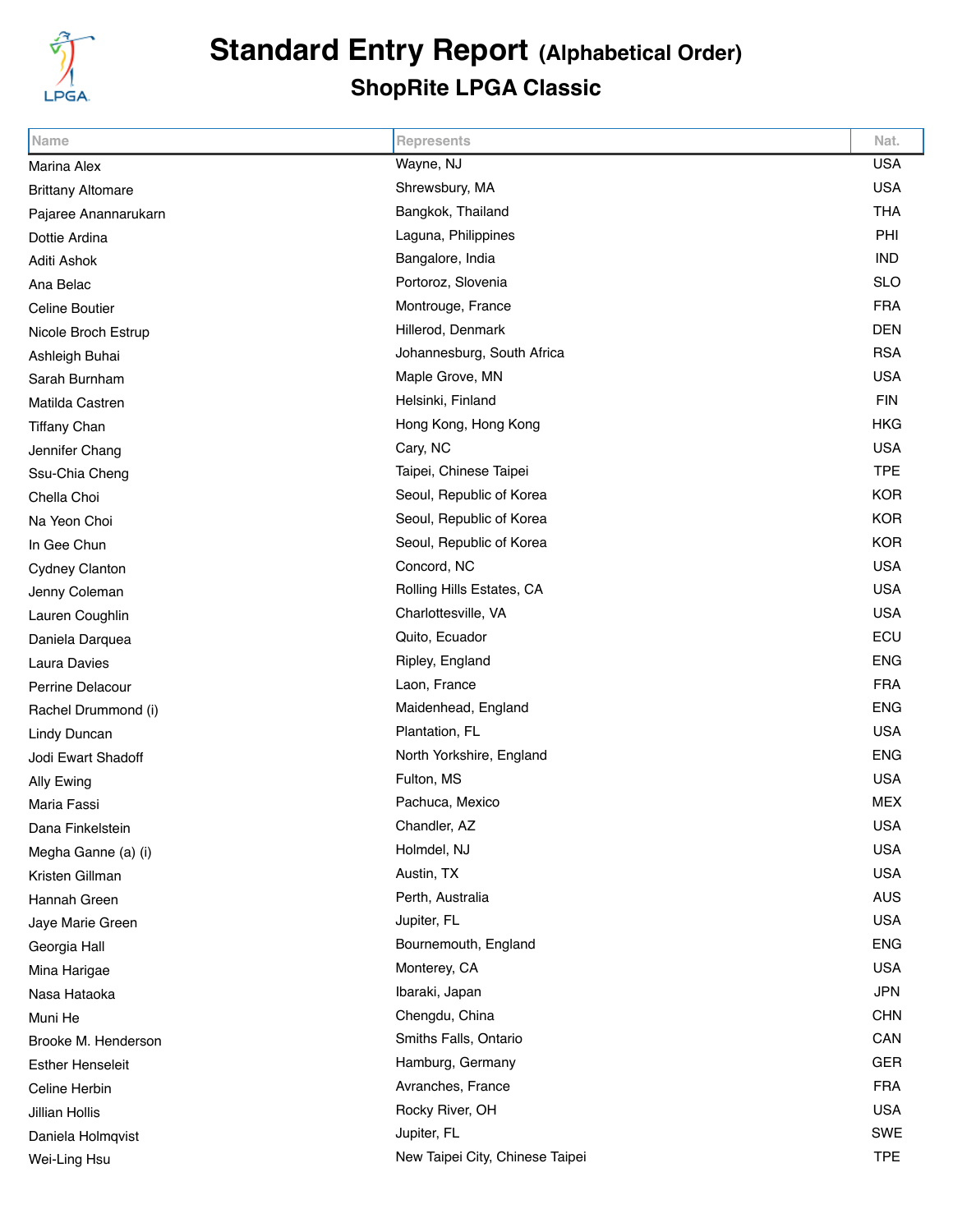| <b>Charley Hull</b>       | Woburn, England               | ENG        |
|---------------------------|-------------------------------|------------|
| Caroline Inglis           | Eugene, OR                    | <b>USA</b> |
| Eun Hee Ji                | Seoul, Republic of Korea      | <b>KOR</b> |
| Ariya Jutanugarn          | Bangkok, Thailand             | <b>THA</b> |
| Moriya Jutanugarn         | Bangkok, Thailand             | <b>THA</b> |
| Danielle Kang             | Las Vegas, NV                 | <b>USA</b> |
| Haeji Kang                | Seoul, Republic of Korea      | <b>KOR</b> |
| Sarah Kemp                | Sydney, Australia             | <b>AUS</b> |
| A Lim Kim                 | Kimpo, Republic of Korea      | <b>KOR</b> |
| Christina Kim             | San Jose, CA                  | <b>USA</b> |
| Hyo Joo Kim               | Wonju, Republic of Korea      | <b>KOR</b> |
| Sei Young Kim             | Seoul, Republic of Korea      | <b>KOR</b> |
| <b>Katherine Kirk</b>     | Sunrise Beach, Australia      | <b>AUS</b> |
| Cheyenne Knight           | Aledo, TX                     | <b>USA</b> |
| Jin Young Ko              | Seoul, Republic of Korea      | <b>KOR</b> |
| Nanna Koerstz Madsen      | Smoerum, Denmark              | <b>DEN</b> |
| Jennifer Kupcho           | Westminster, CO               | <b>USA</b> |
| Min Seo Kwak              | Seoul, Republic of Korea      | <b>KOR</b> |
| <b>Brittany Lang</b>      | McKinney, TX                  | <b>USA</b> |
| <b>Bronte Law</b>         | Stockport, England            | <b>ENG</b> |
| Andrea Lee                | Hermosa Beach, CA             | <b>USA</b> |
| <b>Esther Lee</b>         | Artesia, CA                   | <b>USA</b> |
| Jeongeun Lee              | Seoul, Republic of Korea      | <b>KOR</b> |
| Mi Hyang Lee              | Seoul, Republic of Korea      | <b>KOR</b> |
| Min Lee                   | Taoyuan City, Chinese Taipei  | <b>TPE</b> |
| Mirim Lee                 | Gwangju, Republic of Korea    | <b>KOR</b> |
| <b>Stacy Lewis</b>        | The Woodlands, TX             | <b>USA</b> |
| Xiyu Lin                  | Guangzhou, China              | <b>CHN</b> |
| <b>Brittany Lincicome</b> | Seminole, FL                  | <b>USA</b> |
| Pernilla Lindberg         | Bollnas, Sweden               | <b>SWE</b> |
| Yu Liu                    | Beijing, China                | <b>CHN</b> |
| Gaby Lopez                | Mexico City, Mexico           | <b>MEX</b> |
| Leona Maguire             | Cavan, Ireland                | <b>IRL</b> |
| Mo Martin                 | Naples, FL                    | <b>USA</b> |
| Caroline Masson           | Gladbeck, Germany             | <b>GER</b> |
| Kristy McPherson          | Conway, SC                    | <b>USA</b> |
| Stephanie Meadow          | Jordanstown, Northern Ireland | <b>NIR</b> |
| Wichanee Meechai          | Bangkok, Thailand             | <b>THA</b> |
| Sydnee Michaels           | Murrieta, CA                  | <b>USA</b> |
| Giulia Molinaro           | Treviso, Italy                | <b>ITA</b> |
| Mind Muangkhumsakul       | Banphai, Thailand             | <b>THA</b> |
| Azahara Munoz             | San Pedro de Alcantara, Spain | <b>ESP</b> |
| <b>Elizabeth Nagel</b>    | DeWitt, MI                    | <b>USA</b> |
| Benyapa Niphatsophon      | Bangkok, Thailand             | <b>THA</b> |
| Haru Nomura               | Kanagawa, Japan               | <b>JPN</b> |
| Anna Nordqvist            | Eskilstuna, Sweden            | <b>SWE</b> |
| Ryann O'Toole             | San Clemente, CA              | <b>USA</b> |
| Su Oh                     | Melbourne, Australia          | <b>AUS</b> |
|                           |                               |            |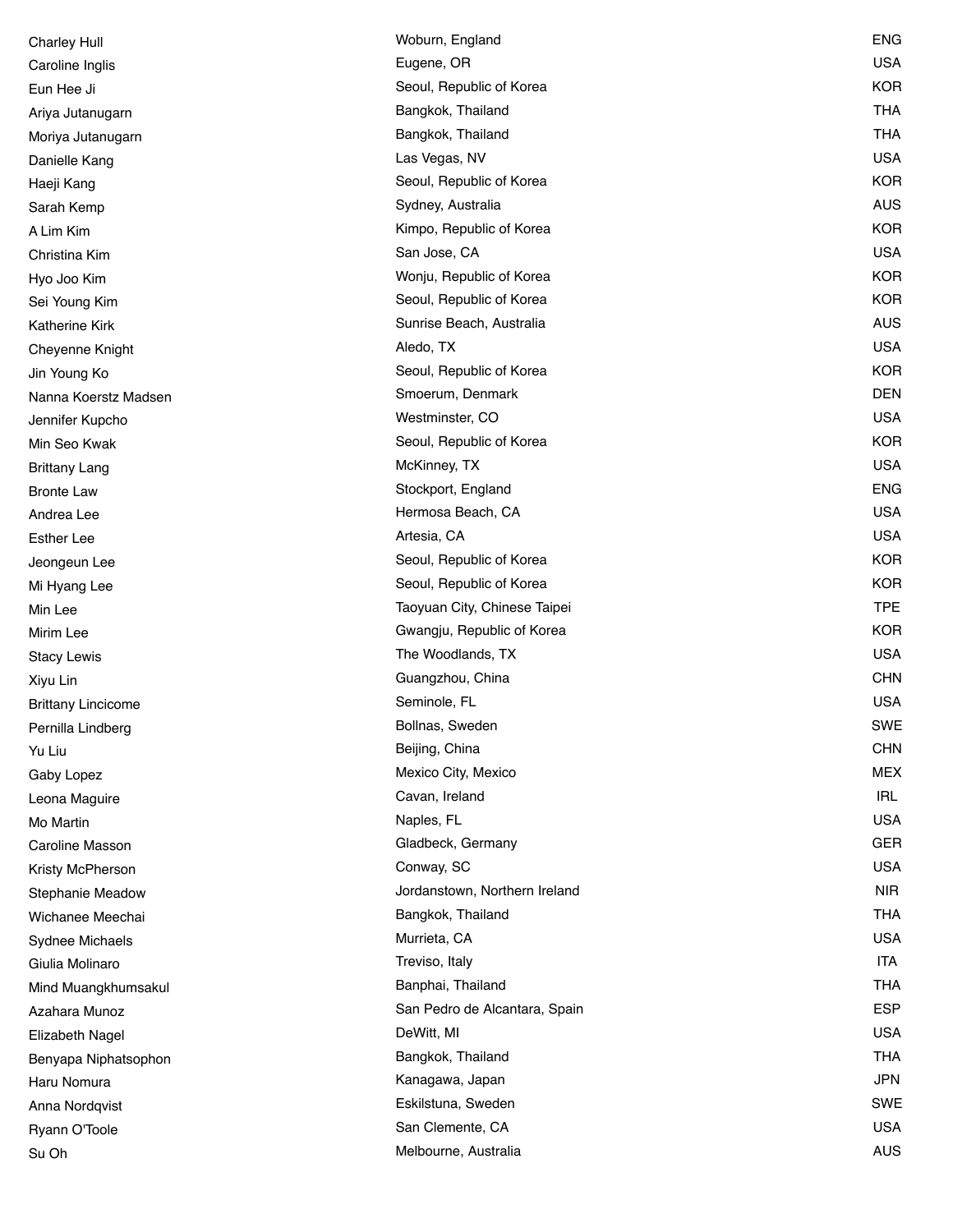| Amy Olson                  | Oxbow, ND                     | <b>USA</b> |
|----------------------------|-------------------------------|------------|
| Bianca Pagdanganan         | Mandaluyong City, Philippines | PHI        |
| Annie Park                 | Levittown, NY                 | <b>USA</b> |
| <b>Inbee Park</b>          | Seoul, Republic of Korea      | <b>KOR</b> |
| Sung Hyun Park             | Seoul, Republic of Korea      | <b>KOR</b> |
| Katherine Perry-Hamski (q) | Cary, NC                      | <b>USA</b> |
| Pornanong Phatlum          | Chaiyaphum, Thailand          | <b>THA</b> |
| Gerina Piller              | Roswell, NM                   | <b>USA</b> |
| Sophia Popov               | Heidelberg, Germany           | <b>GER</b> |
| Mel Reid                   | Derby, England                | <b>ENG</b> |
| Paula Reto                 | Bloemfontein, South Africa    | <b>RSA</b> |
| Louise Ridderstrom (q)     | Stocksund, Sweden             | <b>SWE</b> |
| So Yeon Ryu                | Seoul, Republic of Korea      | <b>KOR</b> |
| Madelene Sagstrom          | Enkoping, Sweden              | <b>SWE</b> |
| Yuka Saso                  | Manila, Philippines           | PHI        |
| Sarah Schmelzel            | Phoenix, AZ                   | <b>USA</b> |
| Alena Sharp                | Hamilton, Ontario             | CAN        |
| Jenny Shin                 | Seoul, Republic of Korea      | <b>KOR</b> |
| Sarah Jane Smith           | Sunshine Coast, Australia     | <b>AUS</b> |
| Luna Sobron Galmes         | Palma de Mallorca, Spain      | <b>ESP</b> |
| Jennifer Song              | Orlando, FL                   | <b>USA</b> |
| Klara Spilkova             | Prague, Czech Republic        | CZE        |
| <b>Mariah Stackhouse</b>   | Riverdale, GA                 | <b>USA</b> |
| Marissa Steen              | West Chester, OH              | <b>USA</b> |
| Lauren Stephenson          | Lexington, SC                 | <b>USA</b> |
| Jackie Stoelting           | Vero Beach, FL                | <b>USA</b> |
| Linnea Strom               | Hovas, Sweden                 | <b>SWE</b> |
| Elizabeth Szokol           | Chicago, IL                   | <b>USA</b> |
| Patty Tavatanakit          | Bangkok, Thailand             | <b>THA</b> |
| Lexi Thompson              | Delray Beach, FL              | <b>USA</b> |
| Maria Fernanda Torres      | San Juan, Puerto Rico         | <b>PUR</b> |
| <b>Alana Uriell</b>        | Carlsbad, CA                  | <b>USA</b> |
| Albane Valenzuela          | Geneva, Switzerland           | SUI        |
| Anne van Dam               | Arnhem, Netherlands           | <b>NED</b> |
| Brynn Walker (i)           | St. Davids, PA                | <b>USA</b> |
| <b>Lindsey Weaver</b>      | Celina, TX                    | <b>USA</b> |
| Jing Yan                   | Shanghai, China               | <b>CHN</b> |
| Amy Yang                   | Seoul, Republic of Korea      | <b>KOR</b> |
| Angel Yin                  | Arcadia, CA                   | <b>USA</b> |
| Sakura Yokomine            | Tokyo, Japan                  | <b>JPN</b> |
| Pavarisa Yoktuan           | Nakhon Si Thammarat, Thailand | <b>THA</b> |

No. of Competitors: 132

Gemma Dryburgh **Aberdeen, Scotland Scotland Scotland Aberdeen, Scotland Scotland Scotland Scotland Scotland Scotland Scotland Scotland Ab** 

## **Reserve List**

| Gemma Dryburgh | Aberdeen, Scotland   | SCO        |
|----------------|----------------------|------------|
| Lauren Kim     | Los Altos, CA        | USA        |
| Kelly Tan      | Batu Pahat, Malaysia | <b>MAS</b> |